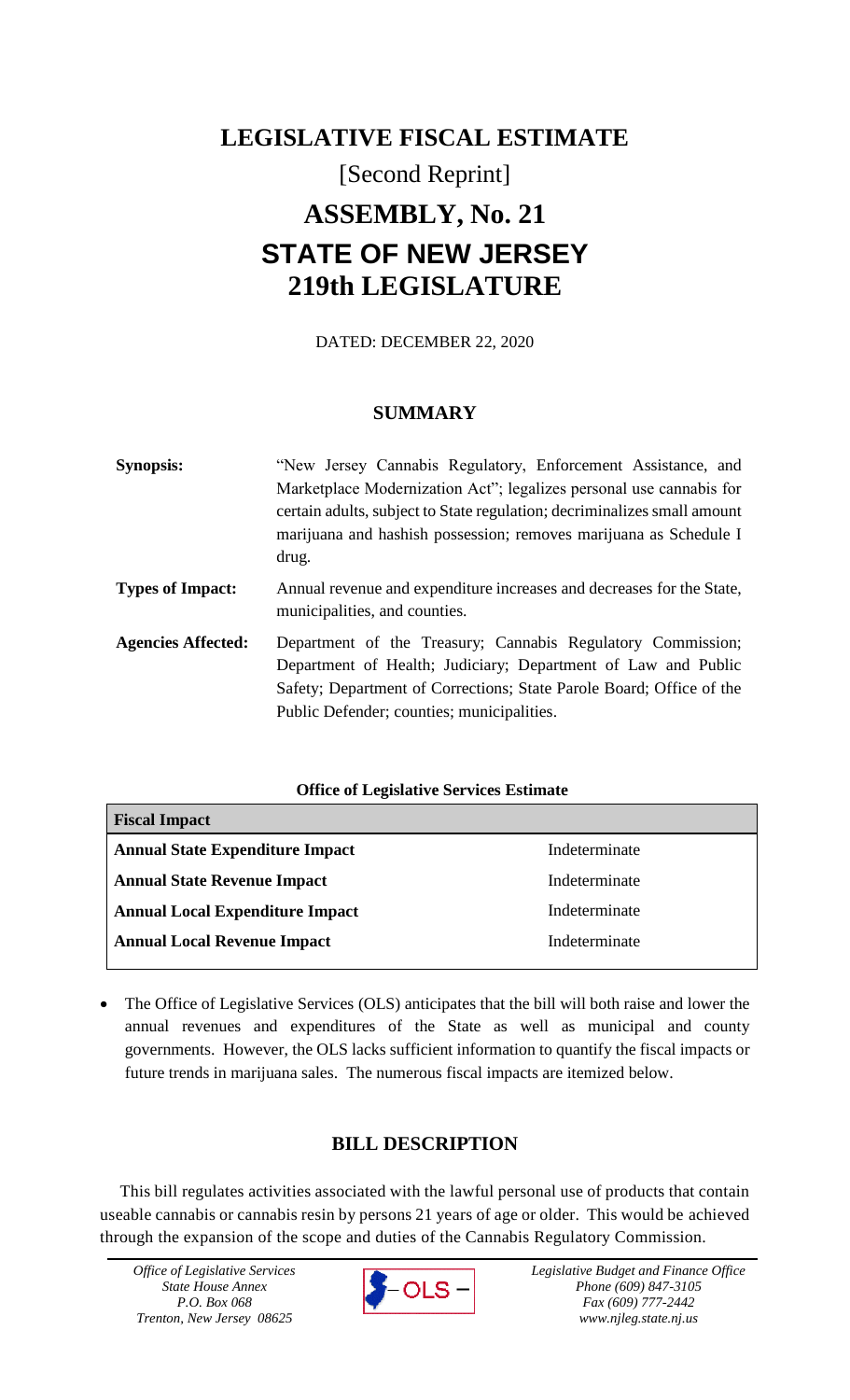The bill also decriminalizes several offenses associated with manufacturing, distributing, dispensing, or possessing smaller amounts of unlawful marijuana or hashish. With respect to these offenses, the bill also requires the dismissal of pending charges, the vacating of current entries of guilt or placement in diversionary programs, the vacating of current convictions, as well as the expungement of past charges, arrests, and convictions from official records. In addition, the bill downgrades certain marijuana- and hashish-related offenses.

The bill establishes the "Cannabis Regulatory, Enforcement Assistance and Marketplace Modernization Fund" into which are deposited all license fees and penalties collected by the Cannabis Regulatory Commission, existing medical cannabis transaction tax revenues, tax revenues on retail sales of personal use cannabis items, as well as any proceeds from the optional Social Equity Excise Fee the commission may impose on personal use cannabis cultivation activities. Fund balances support commission operations, the reimbursement of municipal and county expenditures for police officers to participate in drug recognition training, and the granting of financial assistance to municipalities defined as an "impact zone" in the bill and their qualifying residents.

The Assembly Appropriations Committee statement to this bill from December 15, 2020 includes a more detailed discussion of the provisions of the proposed legislation.

### **FISCAL ANALYSIS**

#### *EXECUTIVE BRANCH*

None received.

### *OFFICE OF LEGISLATIVE SERVICES*

The OLS anticipates that the bill will both raise and lower the annual revenues and expenditures of the State as well as municipal and county governments by indeterminate amounts. The following analysis does not consider the fiscal effects of the constitutional amendment that voters approved in November 2020 that legalized personal use cannabis generally and addressed the taxation thereof.

State Government Revenue Effects: Annual State revenues will grow on account of: 1) application, license, certification and criminal background check fees to be paid by persons seeking to participate in the regulated personal use cannabis marketplace; and 2) penalties and fines to be paid for violations of the numerous regulatory and other provisions of the bill. If the Cannabis Regulatory Commission were to impose the optional Social Equity Excise Fee, the State would receive additional revenue each year.

 The annual revenue gain will be somewhat counterbalanced by an annual State revenue loss arising from the decriminalization and downgrading of certain marijuana- and hashish-related offenses, as collections from court filing fees and penalties will decline.

State Government Expenditure Effects: Annual State expenditures will rise as a result of the regulation and oversight of the personal use cannabis marketplace, the enforcement of the regulations, the reimbursement of municipal and county expenditures for police officers to participate in drug recognition training, and the granting of financial assistance to municipalities defined as an "impact zone" in the bill and their qualifying residents.

The bill will also lower annual State expenditures as fewer marijuana- and hashish-related acts will enter the criminal justice system and other marijuana- and hashish-related delinquencies will be downgraded to lower terms of incarceration.